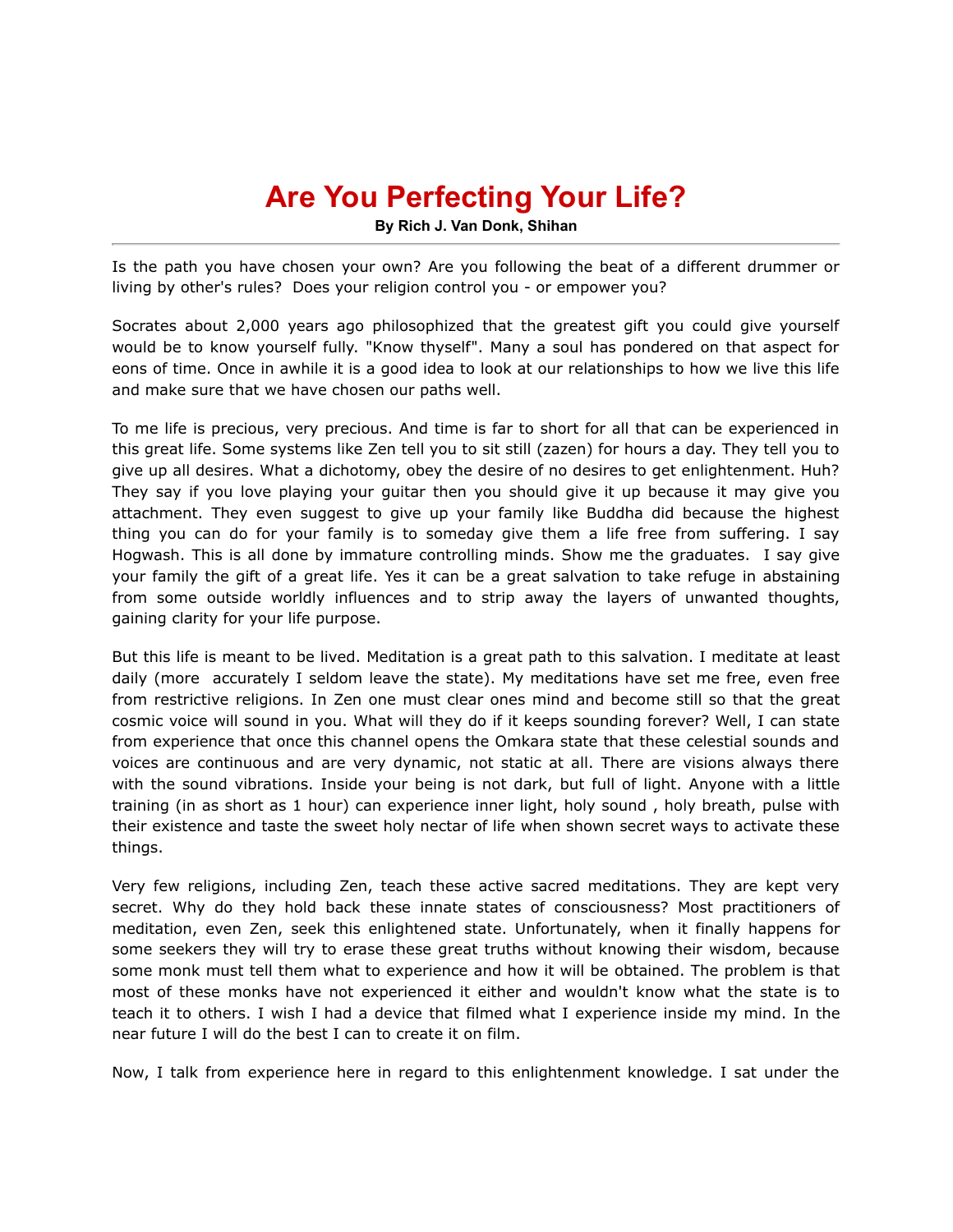Bohdi tree in Bodgaya, India in the same spot that Buddha obtained enlightenment (actually on the same day of the year it happened for Buddha, Dec. 8th) while over 150 monks sat chanting. Note: I was the only one inside under the tree at the time; the monks were outside the fence. There was an actual physical fence but unfortunately also a mental one that kept them at distance. They were there to celebrate Buddha's achievement. I was there to experience what Buddha did and beyond. I merged my essence with his and experienced his truth directly from him, understanding how he arrived at his Noble Truths. Sitting there I heard the internal cosmic Omkara sound vibration that was louder than loud itself. I was filled with a divine breath that breathed the entire universe in and out of creation. Light exploded in my head like a flash of lightning filling me with a brilliant golden light. I was shown many, many truths, some of which took years to understand.

Buddha's enlightening truths were personal to him and at first even he hesitated to tell others but Buddha taught his experiences and his teachings spread throughout the entire world over time. One deep truth of mine was that life was meant to be enjoyed (in joy) while maintaining balance and sustainabilty. Everything is dynamic. Nothing in this life really remains still. Everything is in a constant state of change or motion resonating with different frequencies and vibrations. So wouldn't it be better to spend time in nature observing life than to give control of your life to a practice that cuts you off from life. This Life is too short as it is. This is one reason that I prefer dynamic meditations over just sitting still.

Now sometimes I start with emptying myself and just being with my breath. True zazen practice was originally only a first step towards more advanced meditation practices. Most of the time I go to the source of my existence and merge with the divine essence that created me in the first place. I have been initiated into these master practices and am empowered to give the initiations myself. I call it Sourcing.

My new audio tape (Enlightenment Now) releases basic but once very secret techniques of knowledge because in this time of planetary evolution humankind needs ways of Sourcing the divine within, of knowing ways to obtain peace and inner truth that no one can take from them no matter what happens. We must give peace a chance. One day the world will learn that peace is ten thousand times more powerful than war. No Guru or teacher can put into you that which is already there (whether they are enlightened or not). They can only awaken in you what has been dormant or as in my case give you the tools to open your own being to cosmic knowledge and enlightenment.

I'm going to be bold here: until you know how to run your own 6 senses efficiently, optimize your neurology, activate your nervous system at will and run your own brain efficiently you have no business looking for a path or belief system to follow. It would be like trying to drive a car with no oil, no gas, and not even putting the key in the ignition to start it. Once ready to go you have to know the destination -you look at a map AFTER you know where you want to end up. And even following the map may change as the scenery or your desires do.

While sitting on top of Machu Pichu in Peru an Incan Priest told me that the Incas had 3 great laws or truths that they all agreed to live by and I would like to pass